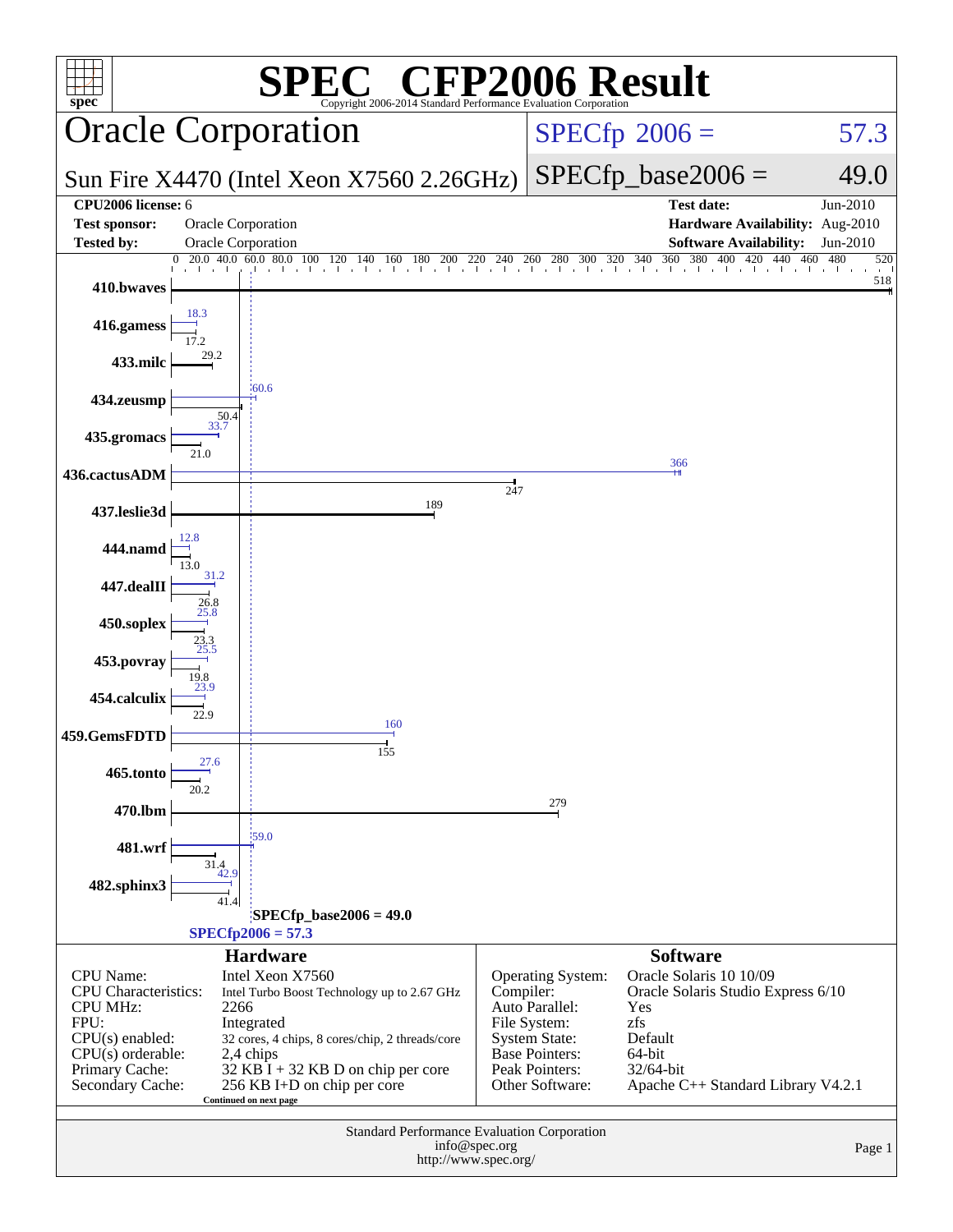

### Oracle Corporation

### $SPECfp2006 = 57.3$  $SPECfp2006 = 57.3$

Sun Fire X4470 (Intel Xeon X7560 2.26GHz)

**[CPU2006 license:](http://www.spec.org/auto/cpu2006/Docs/result-fields.html#CPU2006license)** 6 **[Test date:](http://www.spec.org/auto/cpu2006/Docs/result-fields.html#Testdate)** Jun-2010

| <b>Test sponsor:</b> | <b>Oracle Corporation</b>                        |
|----------------------|--------------------------------------------------|
| <b>Tested by:</b>    | <b>Oracle Corporation</b>                        |
| L3 Cache:            | $24 \text{ MB I+D}$ on chip per chip             |
| Other Cache:         | None                                             |
| Memory:              | 256 GB (64x4GB, DDR3-1066 CL7 dual-rank ECC Reg) |
| Disk Subsystem:      | 1 x 500 GB, SATA, 7200 RPM                       |
| Other Hardware:      | None                                             |
|                      |                                                  |

### $SPECfp\_base2006 = 49.0$

**[Hardware Availability:](http://www.spec.org/auto/cpu2006/Docs/result-fields.html#HardwareAvailability)** Aug-2010 **[Software Availability:](http://www.spec.org/auto/cpu2006/Docs/result-fields.html#SoftwareAvailability)** Jun-2010

| <b>Results Table</b> |                                                                                                          |              |                |       |                |       |                |              |                |              |                |              |
|----------------------|----------------------------------------------------------------------------------------------------------|--------------|----------------|-------|----------------|-------|----------------|--------------|----------------|--------------|----------------|--------------|
|                      | <b>Base</b><br><b>Peak</b>                                                                               |              |                |       |                |       |                |              |                |              |                |              |
| <b>Benchmark</b>     | <b>Seconds</b>                                                                                           | <b>Ratio</b> | <b>Seconds</b> | Ratio | <b>Seconds</b> | Ratio | <b>Seconds</b> | <b>Ratio</b> | <b>Seconds</b> | <b>Ratio</b> | <b>Seconds</b> | <b>Ratio</b> |
| 410.bwayes           | 26.3                                                                                                     | 517          | 26.2           | 519   | 26.3           | 518   | 26.3           | 517          | 26.2           | 519          | 26.3           | 518          |
| 416.gamess           | 1142                                                                                                     | 17.2         | 1142           | 17.1  | 1142           | 17.2  | 1071           | 18.3         | 1070           | 18.3         | 1070           | 18.3         |
| 433.milc             | 313                                                                                                      | 29.3         | 315            | 29.2  | 315            | 29.2  | 313            | 29.3         | 315            | 29.2         | 315            | 29.2         |
| 434.zeusmp           | 180                                                                                                      | 50.5         | 182            | 50.1  | 180            | 50.4  | 150            | 60.6         | 150            | 60.7         | <b>150</b>     | 60.6         |
| 435.gromacs          | 340                                                                                                      | 21.0         | 341            | 21.0  | 339            | 21.1  | 212            | 33.7         | 212            | 33.7         | 212            | 33.7         |
| 436.cactusADM        | 48.5                                                                                                     | 247          | 48.2           | 248   | 48.3           | 247   | 32.7           | 366          | 33.0           | 363          | 32.6           | 367          |
| 437.leslie3d         | 49.7                                                                                                     | 189          | 49.6           | 189   | 49.7           | 189   | 49.7           | 189          | 49.6           | 189          | 49.7           | 189          |
| 444.namd             | 617                                                                                                      | 13.0         | 617            | 13.0  | 617            | 13.0  | 627            | 12.8         | 627            | 12.8         | 627            | 12.8         |
| 447.dealII           | 427                                                                                                      | 26.8         | 427            | 26.8  | 428            | 26.7  | 368            | 31.1         | 367            | 31.2         | 367            | 31.2         |
| 450.soplex           | 358                                                                                                      | 23.3         | 357            | 23.4  | 358            | 23.3  | 324            | 25.8         | 323            | 25.8         | 324            | 25.8         |
| 453.povray           | 269                                                                                                      | 19.8         | 269            | 19.8  | 269            | 19.8  | 208            | 25.6         | 209            | 25.4         | 209            | 25.5         |
| 454.calculix         | 360                                                                                                      | 22.9         | 360            | 22.9  | 361            | 22.9  | 345            | 23.9         | 345            | 23.9         | 345            | 23.9         |
| 459.GemsFDTD         | 68.5                                                                                                     | 155          | 68.4           | 155   | 68.6           | 155   | 66.3           | <b>160</b>   | 66.3           | 160          | 66.4           | 160          |
| 465.tonto            | 489                                                                                                      | 20.1         | 486            | 20.2  | 477            | 20.6  | 356            | 27.6         | 357            | 27.6         | 356            | 27.6         |
| 470.1bm              | 49.3                                                                                                     | 279          | 49.3           | 279   | 49.3           | 279   | 49.3           | 279          | 49.3           | 279          | 49.3           | 279          |
| 481.wrf              | 356                                                                                                      | 31.4         | 356            | 31.4  | 357            | 31.3  | 189            | 59.0         | 189            | 59.0         | 190            | 58.9         |
| 482.sphinx3          | 471                                                                                                      | 41.4         | 471            | 41.3  | 471            | 41.4  | 454            | 42.9         | 454            | 43.0         | 455            | 42.9         |
|                      | Results appear in the order in which they were run. Bold underlined text indicates a median measurement. |              |                |       |                |       |                |              |                |              |                |              |

### **[Compiler Invocation Notes](http://www.spec.org/auto/cpu2006/Docs/result-fields.html#CompilerInvocationNotes)**

 The Apache C++ Standard Library V4.2.1 was installed from <http://stdcxx.apache.org/download.html> using: alias gmake=specmake

gmake BUILDTYPE=8D CONFIG=sunpro.config

### **[Operating System Notes](http://www.spec.org/auto/cpu2006/Docs/result-fields.html#OperatingSystemNotes)**

ulimit -s unlimited (shell)

```
 /etc/system parameters
  tune_t_fsflushr=10
  autoup=900
 zfs:zfs\_arc\_max = 0x10000000 lpg_alloc_prefer=1
```
Standard Performance Evaluation Corporation [info@spec.org](mailto:info@spec.org) <http://www.spec.org/>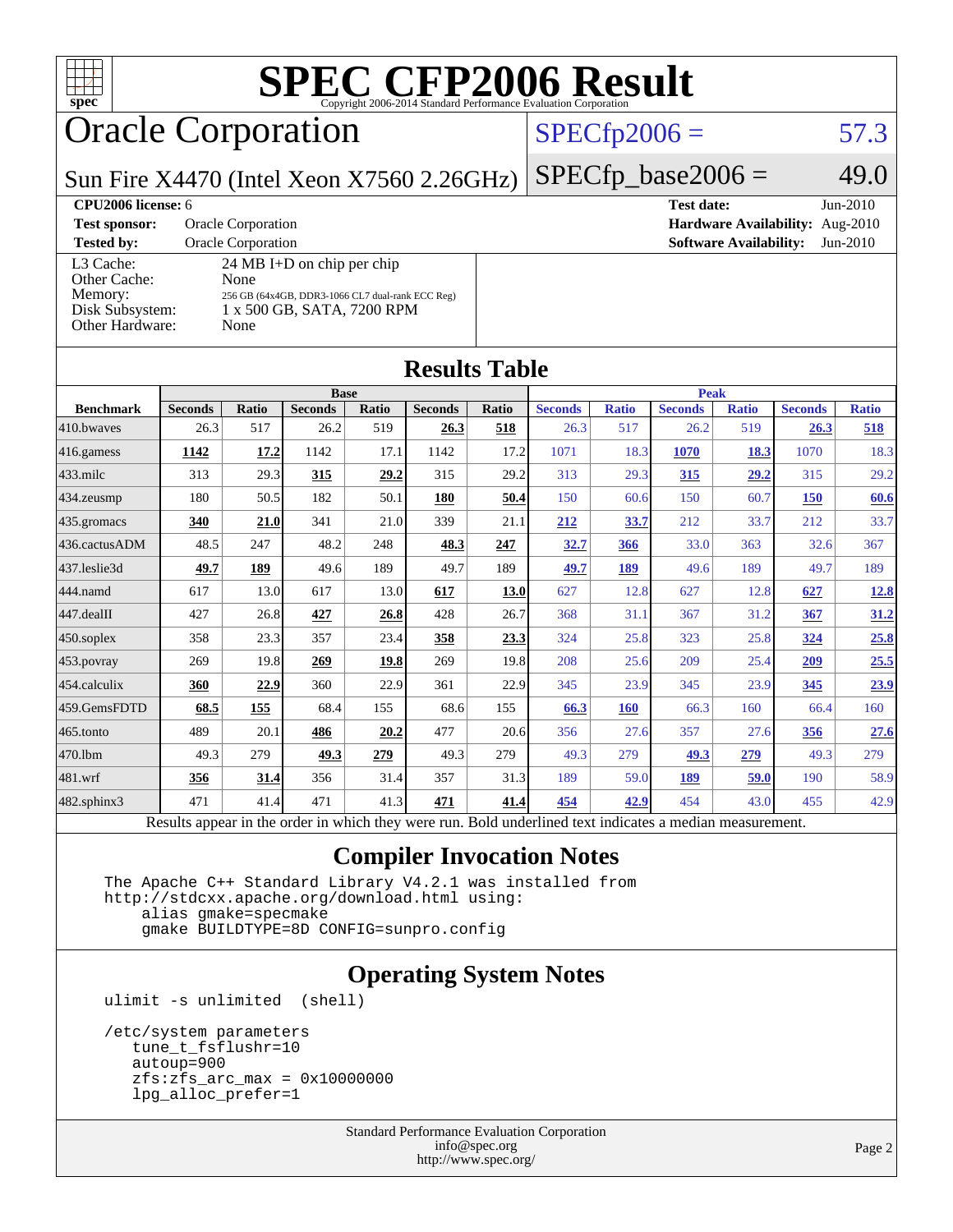| <b>SPEC CFP2006 Result</b><br>$spec^*$<br>Copyright 2006-2014 Standard Performance Evaluation Corporation                                                                                                                                                                                                                                                                             |                                                                                                                   |  |
|---------------------------------------------------------------------------------------------------------------------------------------------------------------------------------------------------------------------------------------------------------------------------------------------------------------------------------------------------------------------------------------|-------------------------------------------------------------------------------------------------------------------|--|
| <b>Oracle Corporation</b>                                                                                                                                                                                                                                                                                                                                                             | $SPECfp2006 =$<br>57.3                                                                                            |  |
| Sun Fire $X4470$ (Intel Xeon $X7560$ 2.26GHz)                                                                                                                                                                                                                                                                                                                                         | $SPECfp\_base2006 =$<br>49.0                                                                                      |  |
| CPU2006 license: 6<br><b>Test sponsor:</b><br>Oracle Corporation<br>Tested by:<br><b>Oracle Corporation</b>                                                                                                                                                                                                                                                                           | <b>Test date:</b><br>$Jun-2010$<br>Hardware Availability: Aug-2010<br><b>Software Availability:</b><br>$Jun-2010$ |  |
| <b>Platform Notes</b>                                                                                                                                                                                                                                                                                                                                                                 |                                                                                                                   |  |
| Default BIOS settings used.                                                                                                                                                                                                                                                                                                                                                           |                                                                                                                   |  |
| <b>General Notes</b>                                                                                                                                                                                                                                                                                                                                                                  |                                                                                                                   |  |
| Environment variables set by runspec before the start of the run:<br>OMP_NUM_THREADS = "32"<br>SUNW MP PROCBIND = "0 1 2 3 4 5 6 7 8 9<br>18 19 20 21 22 23 24 25 26 27 28 29 30 31 32 33 34 35 36 37<br>38 39 40 41 42 43 44 45 46 47 48 49 50 51 52 53 54 55 56 57<br>58 59 60 61 62 63"<br>SUNW_MP_THR_IDLE = "SPIN"<br>447.dealII (peak): "apache_stdcxx_4_2_1" src.alt was used. | 10 11 12 13 14 15 16 17                                                                                           |  |
| 447.dealII (base): "apache_stdcxx_4_2_1" src.alt was used.                                                                                                                                                                                                                                                                                                                            |                                                                                                                   |  |
| <b>Base Compiler Invocation</b><br>C benchmarks:<br>cc<br>$C_{++}$ benchmarks:<br>CC<br>Fortran benchmarks:<br>f90<br>Benchmarks using both Fortran and C:<br>cc f90                                                                                                                                                                                                                  |                                                                                                                   |  |
| <b>Base Portability Flags</b>                                                                                                                                                                                                                                                                                                                                                         |                                                                                                                   |  |
| 410.bwaves: - DSPEC_CPU_LP64<br>416.gamess: -DSPEC_CPU_LP64<br>433.milc: -DSPEC_CPU_LP64<br>434.zeusmp: - DSPEC_CPU_LP64<br>435.gromacs: -DSPEC_CPU_LP64<br>436.cactusADM: - DSPEC_CPU_LP64<br>437.leslie3d: -DSPEC_CPU_LP64<br>444.namd: -DSPEC_CPU_LP64<br>447.dealII: -DSPEC_CPU_LP64<br>450.soplex: -DSPEC_CPU_LP64<br>453.povray: -DSPEC_CPU_LP64<br>Continued on next page      |                                                                                                                   |  |
| <b>Standard Performance Evaluation Corporation</b><br>info@spec.org                                                                                                                                                                                                                                                                                                                   |                                                                                                                   |  |
| http://www.spec.org/                                                                                                                                                                                                                                                                                                                                                                  | Page 3                                                                                                            |  |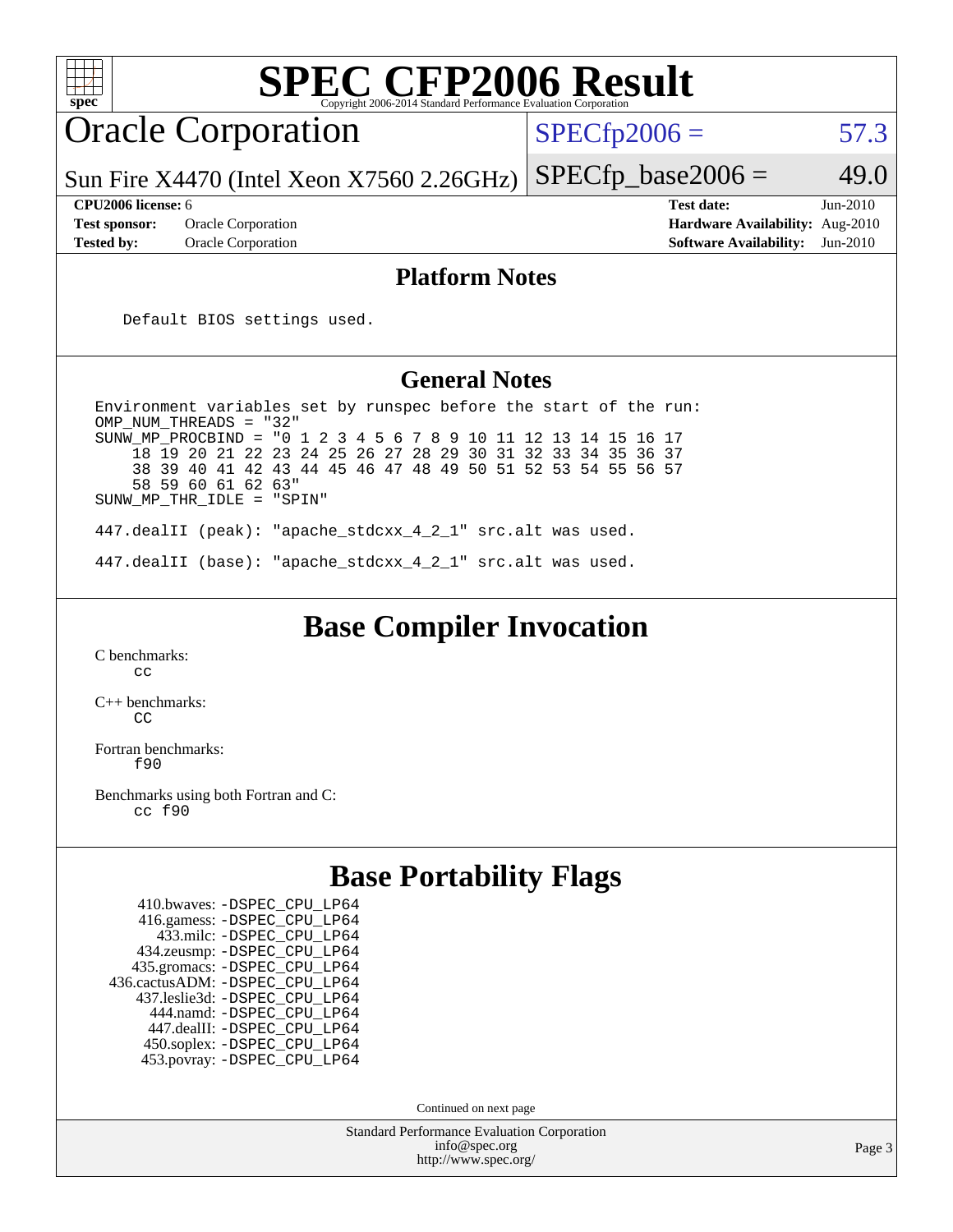

Oracle Corporation

 $SPECfp2006 = 57.3$  $SPECfp2006 = 57.3$ 

Sun Fire X4470 (Intel Xeon X7560 2.26GHz)  $SPECfp\_base2006 = 49.0$ 

**[CPU2006 license:](http://www.spec.org/auto/cpu2006/Docs/result-fields.html#CPU2006license)** 6 **[Test date:](http://www.spec.org/auto/cpu2006/Docs/result-fields.html#Testdate)** Jun-2010 **[Test sponsor:](http://www.spec.org/auto/cpu2006/Docs/result-fields.html#Testsponsor)** Oracle Corporation **[Hardware Availability:](http://www.spec.org/auto/cpu2006/Docs/result-fields.html#HardwareAvailability)** Aug-2010 **[Tested by:](http://www.spec.org/auto/cpu2006/Docs/result-fields.html#Testedby)** Oracle Corporation **[Software Availability:](http://www.spec.org/auto/cpu2006/Docs/result-fields.html#SoftwareAvailability)** Jun-2010

### **[Base Portability Flags \(Continued\)](http://www.spec.org/auto/cpu2006/Docs/result-fields.html#BasePortabilityFlags)**

 454.calculix: [-DSPEC\\_CPU\\_LP64](http://www.spec.org/cpu2006/results/res2010q3/cpu2006-20100620-11763.flags.html#suite_basePORTABILITY454_calculix_DSPEC_CPU_LP64) 459.GemsFDTD: [-DSPEC\\_CPU\\_LP64](http://www.spec.org/cpu2006/results/res2010q3/cpu2006-20100620-11763.flags.html#suite_basePORTABILITY459_GemsFDTD_DSPEC_CPU_LP64) 465.tonto: [-DSPEC\\_CPU\\_LP64](http://www.spec.org/cpu2006/results/res2010q3/cpu2006-20100620-11763.flags.html#suite_basePORTABILITY465_tonto_DSPEC_CPU_LP64) 470.lbm: [-DSPEC\\_CPU\\_LP64](http://www.spec.org/cpu2006/results/res2010q3/cpu2006-20100620-11763.flags.html#suite_basePORTABILITY470_lbm_DSPEC_CPU_LP64) 482.sphinx3: [-DSPEC\\_CPU\\_LP64](http://www.spec.org/cpu2006/results/res2010q3/cpu2006-20100620-11763.flags.html#suite_basePORTABILITY482_sphinx3_DSPEC_CPU_LP64)

481.wrf: [-DSPEC\\_CPU\\_LP64](http://www.spec.org/cpu2006/results/res2010q3/cpu2006-20100620-11763.flags.html#suite_basePORTABILITY481_wrf_DSPEC_CPU_LP64) [-DSPEC\\_CPU\\_WORDS\\_LITTLEENDIAN](http://www.spec.org/cpu2006/results/res2010q3/cpu2006-20100620-11763.flags.html#b481.wrf_baseCPORTABILITY_DSPEC_CPU_WORDS_LITTLEENDIAN)

### **[Base Optimization Flags](http://www.spec.org/auto/cpu2006/Docs/result-fields.html#BaseOptimizationFlags)**

[C benchmarks](http://www.spec.org/auto/cpu2006/Docs/result-fields.html#Cbenchmarks):

[-fast](http://www.spec.org/cpu2006/results/res2010q3/cpu2006-20100620-11763.flags.html#user_CCbase_fast_cc) [-xipo=2](http://www.spec.org/cpu2006/results/res2010q3/cpu2006-20100620-11763.flags.html#user_CCbase_xipo_5e3708e8f61bc7c7cade0f8c4dada1db) [-m64](http://www.spec.org/cpu2006/results/res2010q3/cpu2006-20100620-11763.flags.html#user_CCbase_F-m64) [-xreduction](http://www.spec.org/cpu2006/results/res2010q3/cpu2006-20100620-11763.flags.html#user_CCbase_F-xreduction) [-xautopar](http://www.spec.org/cpu2006/results/res2010q3/cpu2006-20100620-11763.flags.html#user_CCbase_F-xautopar)

[C++ benchmarks:](http://www.spec.org/auto/cpu2006/Docs/result-fields.html#CXXbenchmarks)

[-fast](http://www.spec.org/cpu2006/results/res2010q3/cpu2006-20100620-11763.flags.html#user_CXXbase_fast_CC) [-xipo=2](http://www.spec.org/cpu2006/results/res2010q3/cpu2006-20100620-11763.flags.html#user_CXXbase_xipo_5e3708e8f61bc7c7cade0f8c4dada1db) [-m64](http://www.spec.org/cpu2006/results/res2010q3/cpu2006-20100620-11763.flags.html#user_CXXbase_F-m64) [-library=no%Cstd](http://www.spec.org/cpu2006/results/res2010q3/cpu2006-20100620-11763.flags.html#user_CXXbase_libnostd_da34b52876dd9b1697776043cd006b82) [-I/data1/stdcxx-4.2.1/include](http://www.spec.org/cpu2006/results/res2010q3/cpu2006-20100620-11763.flags.html#user_CXXbase_Istd_4fc7ad00c9c434abcb7de97d85ed6ad2) [-I/data1/stdcxx-4.2.1/build/include](http://www.spec.org/cpu2006/results/res2010q3/cpu2006-20100620-11763.flags.html#user_CXXbase_Istd_4b9c40c8918f57fee28a1200b57dc7cb) [-L/data1/stdcxx-4.2.1/build/lib](http://www.spec.org/cpu2006/results/res2010q3/cpu2006-20100620-11763.flags.html#user_CXXbase_Lstd_6add3e3fff8e2dc5dfe0d420dc2ed732) [-R/data1/stdcxx-4.2.1/build/lib](http://www.spec.org/cpu2006/results/res2010q3/cpu2006-20100620-11763.flags.html#user_CXXbase_Rstd_40c30b0b63436923f138f07b8376a63f) [-lstd8D](http://www.spec.org/cpu2006/results/res2010q3/cpu2006-20100620-11763.flags.html#user_CXXbase_F-lstd)

[Fortran benchmarks](http://www.spec.org/auto/cpu2006/Docs/result-fields.html#Fortranbenchmarks):

[-fast](http://www.spec.org/cpu2006/results/res2010q3/cpu2006-20100620-11763.flags.html#user_FCbase_fast_f90) [-xipo=2](http://www.spec.org/cpu2006/results/res2010q3/cpu2006-20100620-11763.flags.html#user_FCbase_xipo_5e3708e8f61bc7c7cade0f8c4dada1db) [-m64](http://www.spec.org/cpu2006/results/res2010q3/cpu2006-20100620-11763.flags.html#user_FCbase_F-m64) [-xreduction](http://www.spec.org/cpu2006/results/res2010q3/cpu2006-20100620-11763.flags.html#user_FCbase_F-xreduction) [-xautopar](http://www.spec.org/cpu2006/results/res2010q3/cpu2006-20100620-11763.flags.html#user_FCbase_F-xautopar)

[Benchmarks using both Fortran and C](http://www.spec.org/auto/cpu2006/Docs/result-fields.html#BenchmarksusingbothFortranandC): [-fast](http://www.spec.org/cpu2006/results/res2010q3/cpu2006-20100620-11763.flags.html#user_CC_FCbase_fast_cc)(cc) [-xipo=2](http://www.spec.org/cpu2006/results/res2010q3/cpu2006-20100620-11763.flags.html#user_CC_FCbase_xipo_5e3708e8f61bc7c7cade0f8c4dada1db) [-m64](http://www.spec.org/cpu2006/results/res2010q3/cpu2006-20100620-11763.flags.html#user_CC_FCbase_F-m64) [-xreduction](http://www.spec.org/cpu2006/results/res2010q3/cpu2006-20100620-11763.flags.html#user_CC_FCbase_F-xreduction) [-xautopar](http://www.spec.org/cpu2006/results/res2010q3/cpu2006-20100620-11763.flags.html#user_CC_FCbase_F-xautopar) [-fast](http://www.spec.org/cpu2006/results/res2010q3/cpu2006-20100620-11763.flags.html#user_CC_FCbase_fast_f90)(f90)

### **[Base Other Flags](http://www.spec.org/auto/cpu2006/Docs/result-fields.html#BaseOtherFlags)**

[C benchmarks](http://www.spec.org/auto/cpu2006/Docs/result-fields.html#Cbenchmarks):  $-V - # -xjobs=64$  $-V - # -xjobs=64$  $-V - # -xjobs=64$ 

[C++ benchmarks:](http://www.spec.org/auto/cpu2006/Docs/result-fields.html#CXXbenchmarks) [-verbose=diags,version](http://www.spec.org/cpu2006/results/res2010q3/cpu2006-20100620-11763.flags.html#user_CXXbase_verbose_CC) [-xjobs=64](http://www.spec.org/cpu2006/results/res2010q3/cpu2006-20100620-11763.flags.html#user_CXXbase_xjobs_c6d4575b34c026ddf019033dfae9b6f4)

[Fortran benchmarks](http://www.spec.org/auto/cpu2006/Docs/result-fields.html#Fortranbenchmarks):  $-V$   $-v$   $-xjobs=64$ 

[Benchmarks using both Fortran and C](http://www.spec.org/auto/cpu2006/Docs/result-fields.html#BenchmarksusingbothFortranandC):  $-V$   $-$ #  $-x$ jobs=64  $-v$ 

### **[Peak Compiler Invocation](http://www.spec.org/auto/cpu2006/Docs/result-fields.html#PeakCompilerInvocation)**

[C benchmarks](http://www.spec.org/auto/cpu2006/Docs/result-fields.html#Cbenchmarks): [cc](http://www.spec.org/cpu2006/results/res2010q3/cpu2006-20100620-11763.flags.html#user_CCpeak_sun_cc)

[C++ benchmarks:](http://www.spec.org/auto/cpu2006/Docs/result-fields.html#CXXbenchmarks) [CC](http://www.spec.org/cpu2006/results/res2010q3/cpu2006-20100620-11763.flags.html#user_CXXpeak_sun_CC)

Continued on next page

Standard Performance Evaluation Corporation [info@spec.org](mailto:info@spec.org) <http://www.spec.org/>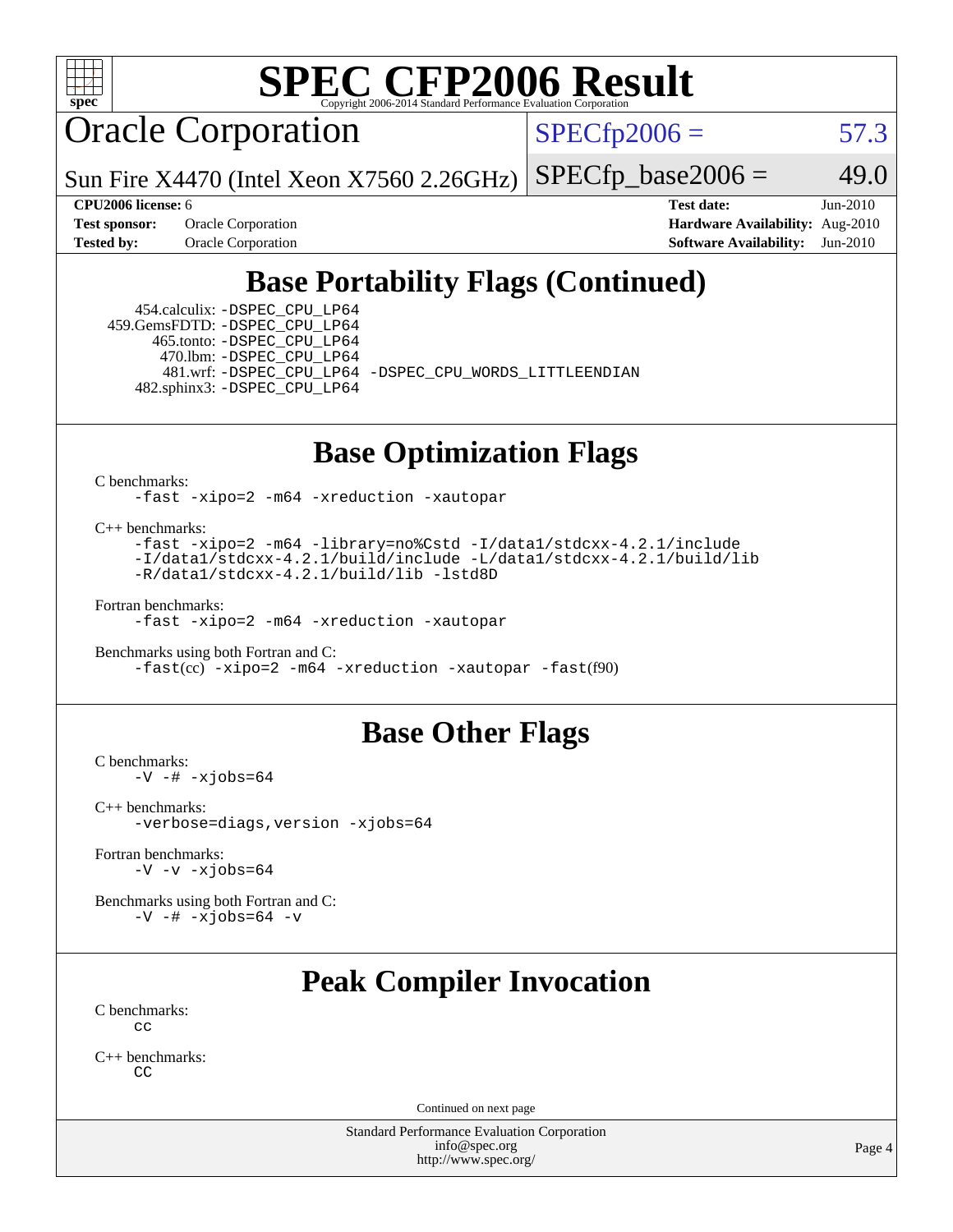

### Oracle Corporation

 $SPECfp2006 = 57.3$  $SPECfp2006 = 57.3$ 

Sun Fire X4470 (Intel Xeon X7560 2.26GHz)  $SPECTp\_base2006 = 49.0$ 

**[CPU2006 license:](http://www.spec.org/auto/cpu2006/Docs/result-fields.html#CPU2006license)** 6 **[Test date:](http://www.spec.org/auto/cpu2006/Docs/result-fields.html#Testdate)** Jun-2010 **[Test sponsor:](http://www.spec.org/auto/cpu2006/Docs/result-fields.html#Testsponsor)** Oracle Corporation **[Hardware Availability:](http://www.spec.org/auto/cpu2006/Docs/result-fields.html#HardwareAvailability)** Aug-2010 **[Tested by:](http://www.spec.org/auto/cpu2006/Docs/result-fields.html#Testedby)** Oracle Corporation **[Software Availability:](http://www.spec.org/auto/cpu2006/Docs/result-fields.html#SoftwareAvailability)** Jun-2010

### **[Peak Compiler Invocation \(Continued\)](http://www.spec.org/auto/cpu2006/Docs/result-fields.html#PeakCompilerInvocation)**

[Fortran benchmarks](http://www.spec.org/auto/cpu2006/Docs/result-fields.html#Fortranbenchmarks): [f90](http://www.spec.org/cpu2006/results/res2010q3/cpu2006-20100620-11763.flags.html#user_FCpeak_sun_f90)

[Benchmarks using both Fortran and C](http://www.spec.org/auto/cpu2006/Docs/result-fields.html#BenchmarksusingbothFortranandC): [cc](http://www.spec.org/cpu2006/results/res2010q3/cpu2006-20100620-11763.flags.html#user_CC_FCpeak_sun_cc) [f90](http://www.spec.org/cpu2006/results/res2010q3/cpu2006-20100620-11763.flags.html#user_CC_FCpeak_sun_f90)

**[Peak Portability Flags](http://www.spec.org/auto/cpu2006/Docs/result-fields.html#PeakPortabilityFlags)**

 410.bwaves: [-DSPEC\\_CPU\\_LP64](http://www.spec.org/cpu2006/results/res2010q3/cpu2006-20100620-11763.flags.html#suite_peakPORTABILITY410_bwaves_DSPEC_CPU_LP64) 433.milc: [-DSPEC\\_CPU\\_LP64](http://www.spec.org/cpu2006/results/res2010q3/cpu2006-20100620-11763.flags.html#suite_peakPORTABILITY433_milc_DSPEC_CPU_LP64) 436.cactusADM: [-DSPEC\\_CPU\\_LP64](http://www.spec.org/cpu2006/results/res2010q3/cpu2006-20100620-11763.flags.html#suite_peakPORTABILITY436_cactusADM_DSPEC_CPU_LP64) 437.leslie3d: [-DSPEC\\_CPU\\_LP64](http://www.spec.org/cpu2006/results/res2010q3/cpu2006-20100620-11763.flags.html#suite_peakPORTABILITY437_leslie3d_DSPEC_CPU_LP64) 470.lbm: [-DSPEC\\_CPU\\_LP64](http://www.spec.org/cpu2006/results/res2010q3/cpu2006-20100620-11763.flags.html#suite_peakPORTABILITY470_lbm_DSPEC_CPU_LP64) 481.wrf: [-DSPEC\\_CPU\\_WORDS\\_LITTLEENDIAN](http://www.spec.org/cpu2006/results/res2010q3/cpu2006-20100620-11763.flags.html#b481.wrf_peakCPORTABILITY_DSPEC_CPU_WORDS_LITTLEENDIAN)

### **[Peak Optimization Flags](http://www.spec.org/auto/cpu2006/Docs/result-fields.html#PeakOptimizationFlags)**

[C benchmarks](http://www.spec.org/auto/cpu2006/Docs/result-fields.html#Cbenchmarks):

433.milc: basepeak = yes

470.lbm: basepeak = yes

 482.sphinx3: [-fast](http://www.spec.org/cpu2006/results/res2010q3/cpu2006-20100620-11763.flags.html#user_peakOPTIMIZE482_sphinx3_fast_cc) [-xipo=2](http://www.spec.org/cpu2006/results/res2010q3/cpu2006-20100620-11763.flags.html#user_peakOPTIMIZE482_sphinx3_xipo_5e3708e8f61bc7c7cade0f8c4dada1db) [-m64](http://www.spec.org/cpu2006/results/res2010q3/cpu2006-20100620-11763.flags.html#user_peakOPTIMIZE482_sphinx3_F-m64) [-xpagesize=2M](http://www.spec.org/cpu2006/results/res2010q3/cpu2006-20100620-11763.flags.html#user_peakOPTIMIZE482_sphinx3_xpagesize_f50b67cca4ef3b24ae5e9aaf0af70b7e) [-xalias\\_level=std](http://www.spec.org/cpu2006/results/res2010q3/cpu2006-20100620-11763.flags.html#user_peakCOPTIMIZE482_sphinx3_xalias_level_cc_ed12b6aa9cc1ccf9ee8329664a2d2066) [-xrestrict](http://www.spec.org/cpu2006/results/res2010q3/cpu2006-20100620-11763.flags.html#user_peakEXTRA_OPTIMIZE482_sphinx3_F-xrestrict) [-xprefetch=no%auto](http://www.spec.org/cpu2006/results/res2010q3/cpu2006-20100620-11763.flags.html#user_peakEXTRA_OPTIMIZE482_sphinx3_xprefetch_aadf369b144f677b141e4051b7b2a0c9) [-xautopar](http://www.spec.org/cpu2006/results/res2010q3/cpu2006-20100620-11763.flags.html#user_peakEXTRA_OPTIMIZE482_sphinx3_F-xautopar) [-xreduction](http://www.spec.org/cpu2006/results/res2010q3/cpu2006-20100620-11763.flags.html#user_peakEXTRA_OPTIMIZE482_sphinx3_F-xreduction)

[C++ benchmarks:](http://www.spec.org/auto/cpu2006/Docs/result-fields.html#CXXbenchmarks)

```
Standard Performance Evaluation Corporation
                                 info@spec.org
 444.namd: -xprofile=collect:./feedback(pass 1)
        -xprofile=use:./feedback(pass 2) -fast -xipo=2 -m64
        -xpagesize=2M -xalias_level=compatible -library=stlport4
447.dealII: -fast -xipo=2 -m64 -xpagesize=2M -xalias_level=compatible
        -library=no%Cstd -I/data1/stdcxx-4.2.1/include
        -I/data1/stdcxx-4.2.1/build/include
        -L/data1/stdcxx-4.2.1/build/lib
        -R/data1/stdcxx-4.2.1/build/lib -lstd8D
450.soplex: -xprofile=collect:./feedback(pass 1)
        -xprofile=use:./feedback(pass 2) -fast -xipo=2
        -xpagesize=2M -xalias_level=compatible -library=stlport4
        -m64
453.povray: -xprofile=collect:./feedback(pass 1)
        -xprofile=use:./feedback(pass 2) -fast -xipo=2 -m64
        -xpagesize=2M -xvector=no%simd -xalias_level=compatible
        -library=stlport4 -qoption iropt -Atile:skewp
                               Continued on next page
```
<http://www.spec.org/>

Page 5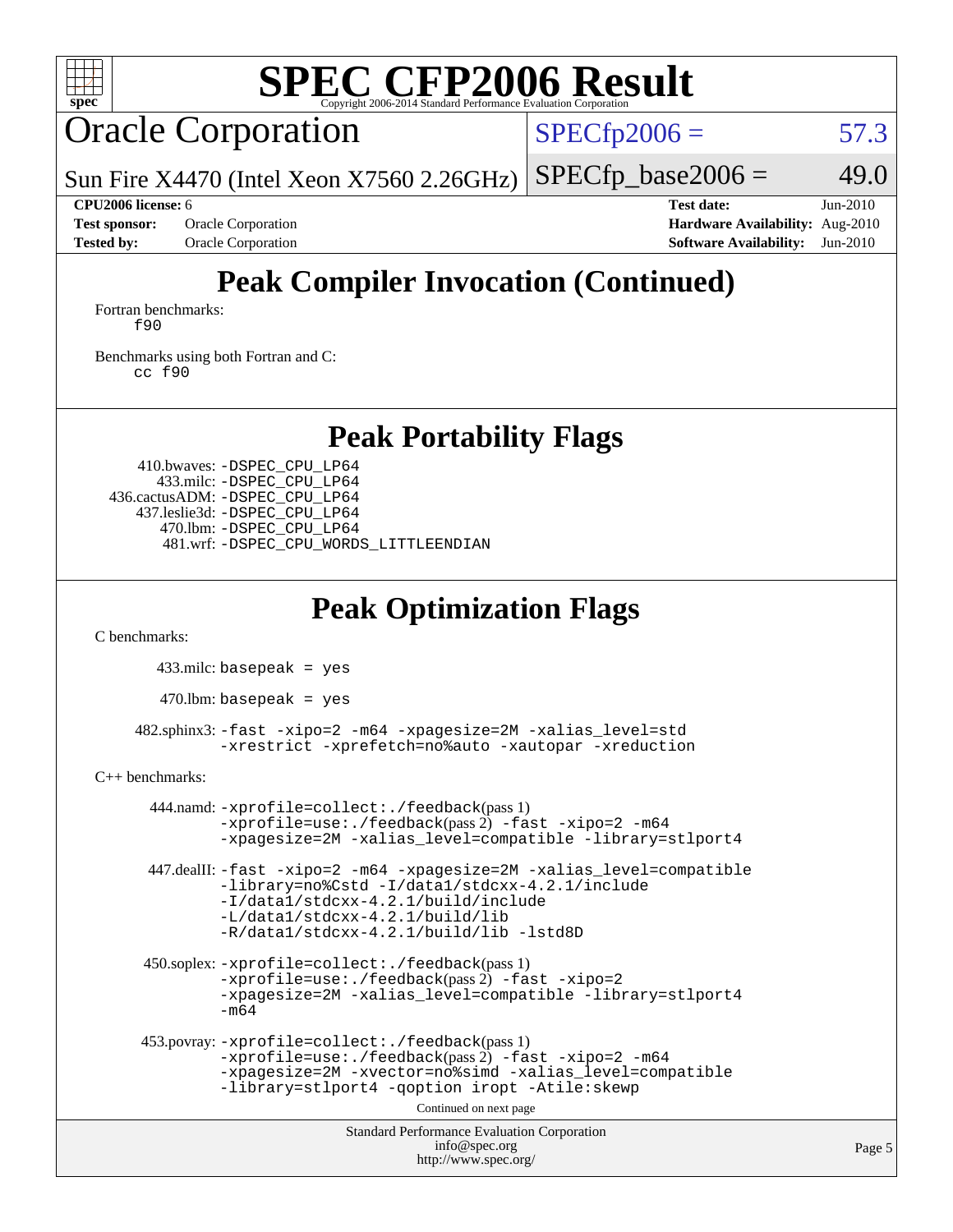

Oracle Corporation

 $SPECTp2006 = 57.3$ 

Sun Fire X4470 (Intel Xeon X7560 2.26GHz)  $SPECTp\_base2006 = 49.0$ 

**[Test sponsor:](http://www.spec.org/auto/cpu2006/Docs/result-fields.html#Testsponsor)** Oracle Corporation **[Hardware Availability:](http://www.spec.org/auto/cpu2006/Docs/result-fields.html#HardwareAvailability)** Aug-2010

**[CPU2006 license:](http://www.spec.org/auto/cpu2006/Docs/result-fields.html#CPU2006license)** 6 **[Test date:](http://www.spec.org/auto/cpu2006/Docs/result-fields.html#Testdate)** Jun-2010 **[Tested by:](http://www.spec.org/auto/cpu2006/Docs/result-fields.html#Testedby)** Oracle Corporation **[Software Availability:](http://www.spec.org/auto/cpu2006/Docs/result-fields.html#SoftwareAvailability)** Jun-2010

### **[Peak Optimization Flags \(Continued\)](http://www.spec.org/auto/cpu2006/Docs/result-fields.html#PeakOptimizationFlags)**

```
 453.povray (continued):
```

```
-qoption iropt -Ainline:cs=700
```
#### [Fortran benchmarks](http://www.spec.org/auto/cpu2006/Docs/result-fields.html#Fortranbenchmarks):

 $410.bwaves: basepeak = yes$ 

 416.gamess: [-fast](http://www.spec.org/cpu2006/results/res2010q3/cpu2006-20100620-11763.flags.html#user_peakOPTIMIZE416_gamess_fast_f90) [-xipo=2](http://www.spec.org/cpu2006/results/res2010q3/cpu2006-20100620-11763.flags.html#user_peakOPTIMIZE416_gamess_xipo_5e3708e8f61bc7c7cade0f8c4dada1db) [-m64](http://www.spec.org/cpu2006/results/res2010q3/cpu2006-20100620-11763.flags.html#user_peakOPTIMIZE416_gamess_F-m64) [-xpagesize=2M](http://www.spec.org/cpu2006/results/res2010q3/cpu2006-20100620-11763.flags.html#user_peakOPTIMIZE416_gamess_xpagesize_f50b67cca4ef3b24ae5e9aaf0af70b7e) [-xunroll=1](http://www.spec.org/cpu2006/results/res2010q3/cpu2006-20100620-11763.flags.html#user_peakOPTIMIZE416_gamess_xunroll_eaf2f69530c229377fe8e7f42ab5c10e) [-xvector=no%simd](http://www.spec.org/cpu2006/results/res2010q3/cpu2006-20100620-11763.flags.html#user_peakOPTIMIZE416_gamess_xvector_2196fdf3a3baef4eab489495c9b85ea6)

 434.zeusmp: [-xprofile=collect:./feedback](http://www.spec.org/cpu2006/results/res2010q3/cpu2006-20100620-11763.flags.html#user_peakPASS1_FFLAGSPASS1_LDFLAGS434_zeusmp_xprofile_collect_eb7600ff49c156e08b79eda146723f7d)(pass 1)  $-$ xprofile=use:./feedback(pass 2)  $-$ fast  $-$ xipo=2  $-$ m64 [-xautopar](http://www.spec.org/cpu2006/results/res2010q3/cpu2006-20100620-11763.flags.html#user_peakEXTRA_OPTIMIZE434_zeusmp_F-xautopar) [-xreduction](http://www.spec.org/cpu2006/results/res2010q3/cpu2006-20100620-11763.flags.html#user_peakEXTRA_OPTIMIZE434_zeusmp_F-xreduction)

437.leslie3d: basepeak = yes

```
 459.GemsFDTD: -xprofile=collect:./feedback(pass 1)
           -xprofile=use:./feedback(pass 2) -fast -xtarget=nehalem
           -xipo=2 -m64 -xpagesize=2M -xautopar -xreduction
```

```
 465.tonto: -xprofile=collect:./feedback(pass 1)
      -xprofile=use:./feedback(pass 2) -fast -xipo=2 -m64
      -xpagesize=2M -xautopar -xreduction -xprefetch=no%auto
      -stackvar -xalias -Qoption iropt -Aparallel:nthreads=8
      -lumem
```
[Benchmarks using both Fortran and C](http://www.spec.org/auto/cpu2006/Docs/result-fields.html#BenchmarksusingbothFortranandC):

```
 435.gromacs: -xprofile=collect:./feedback(pass 1)
           -xprofile=use:./feedback-fast(cc) -fast(f90)
           -xipo=2 -m64 -xpagesize=2M -Qoption ube -fsimple=3
           -Qoption iropt -Aparallel:nthreads=8 -xautopar -xreduction
436.cactusADM: -xprofile=collect:./feedback(pass 1)
           -xprofile=use:./feedback(pass 2) -m64-fast(cc) -fast(f90)
           -xipo=0 -xpagesize=2M -xprefetch_level=2
           -W2,-Aparallel:nthreads=64
           -Qoption iropt -Aparallel:nthreads=64 -xautopar -xreduction
           -lumem -lmvec
   454.calculix: -fast(cc) -fast(f90) -xipo=2 -m64 -xpagesize=2M
           -xunroll=3 -xprefetch level=2
           -xprefetch_auto_type=indirect_array_access
      481.wrf: -xprofile=collect:./feedback(pass 1)
           -xprofile=use:./feedback(pass 2) -fast(cc) -fast(f90)
           -xipo=2 -m64 -xautopar -xreduction
           -Qoption iropt -Aparallel:nthreads=8
```